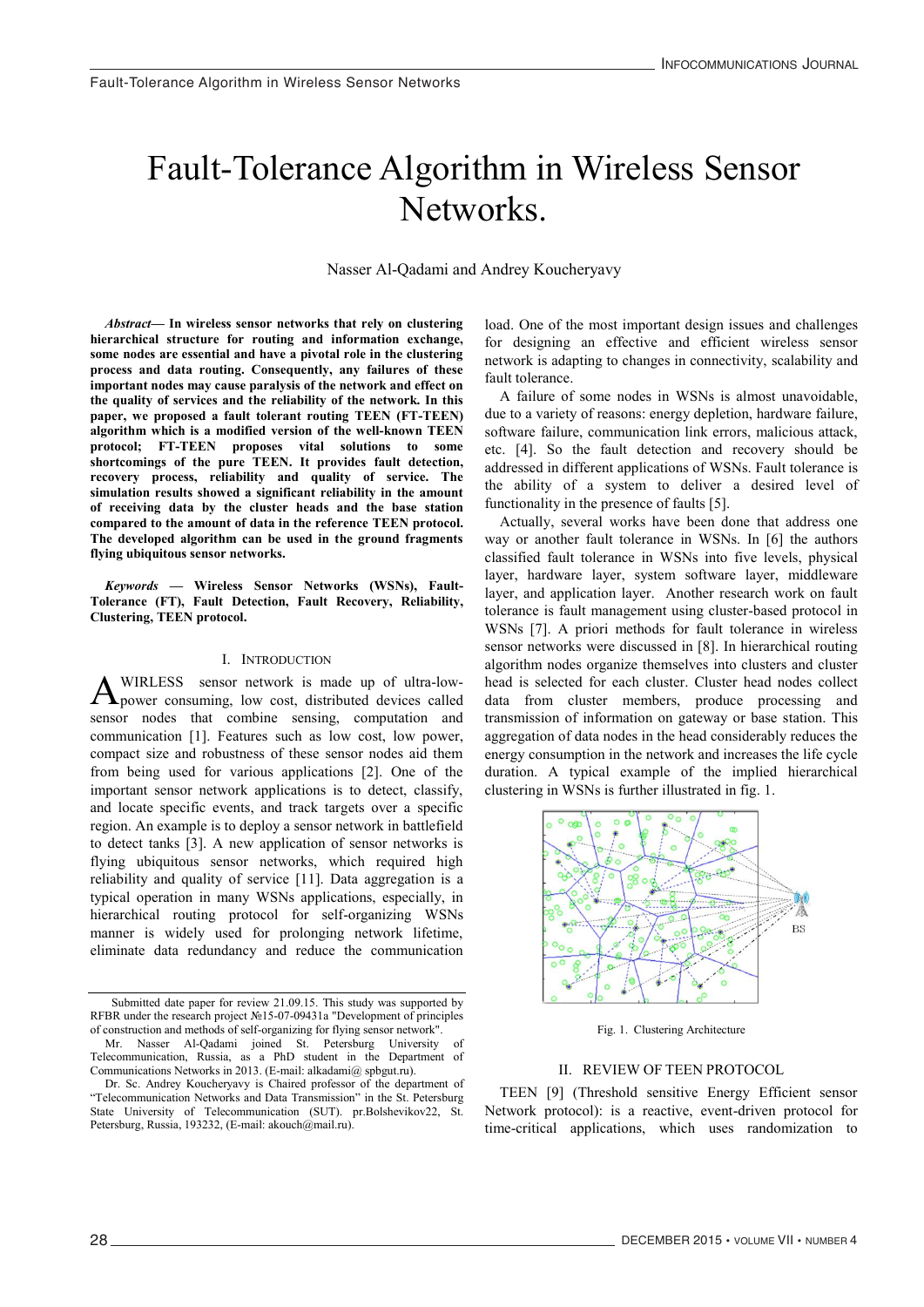distribute the energy load evenly among the wireless sensor network [9]. A non-cluster head node senses the environment continuously, but turns the radio on and transmission only if the sensor value changes drastically and doesn't wait until the next period to transmit critical data.

Functioning of TEEN protocol:

At the beginning of each round each node in a cluster takes turns to become the cluster-head (CH) for a time interval called cluster period (cluster change time). The CH broadcasts in the following threshold values to its cluster members at every cluster setup phase (cluster change time):

• Hard Threshold (HT)

• An absolute value for the sensed attribute.

• A cluster member only reports/sends data to CH by switching on its transmitter, only if the node senses this value. • Soft Threshold (ST)

• It is a small change in the value of the sensed attribute which causes the node to turn on its transmitter.

• A cluster member only reports/sends data to CH by switching on its transmitter, if its value changes by at least the soft threshold.

The operation is divided into rounds, each round contains two states:

### *A. Setup phase:*

In TEEN protocol, cluster head formation process is based on LEACH [10] (Low Energy Adaptive clustering Hierarchy). Each sensor node generates a random number between 0 and 1. The node becomes a cluster head for the current round if the number is less than the following threshold:

$$
T(n) = \begin{cases} \frac{P}{1 - P[r^* \text{mod}(1/P)]} & \text{if } n \in G \\ 0 & \text{otherwise,} \end{cases}
$$
 (1)

Where:  $P =$  Desired cluster head, percentage (e.g.,  $P =$ 0.05),  $r =$  Current Round,  $G =$  Set of nodes which have not been cluster heads in 1/P rounds, 1/P is the expected number of nodes in one cluster. After a cluster head selection, each sensor node joins a cluster-head that requires the minimum communication energy.

#### *B. Steady-state phase:*

Once the cluster heads (CHs) are selected, the CH node creates a TDMA schedule and assigns each node a time slot when it can transmit. The members of the cluster sense their surroundings continuously. The first time a sensed data reaches its hard threshold value, the node transmits the sensed data. The sensed value is stored to a variable called the sensitive value (SV).

 Sensor nodes transmit data in the current cluster period only when the following conditions are true:

– The current value of the sensed attribute is greater than the hard threshold.

 – The current value of the sensed attribute differs from the sensed value by an amount equal to or greater than the soft threshold.

In TEEN protocol, the hard threshold (HT) reduces the number of transmissions by sending only when the sensed data is in the range of interest. Also, the soft threshold reduces the number of transmissions by excluding from the transmissions which have little or no change in the sensed data.

# III. ALGORITHM DESCRIPTION

Unexpected failure of CH may cause paralyzing the network or degrades application performance; therefore, CH node fault detection and recovery are very important.

For our proposed model, we adopt a few reasonable assumptions of the network model as follows:

- Sensor nodes are deployed densely and randomly in sensor field.
- The radio channel is symmetric.
- All the sensor nodes had an equal amount of energy.
- The proposed mechanism can be applied to many hierarchical routing protocols such as LEACH protocol.

The proposed algorithm is a modified version of the TEEN protocol, introduces a backup mechanism for cluster heads, providing fault recovery process and consists of two phases:

### *A. Advertising Phase (cluster formation)*

In advertising phase, the clusters are organized and CHs are selected based on LEACH protocol mechanism. After selection the CHs advertise their selection to all other nodes. All nodes choose their nearest CH after receiving advertisements based on the received signal strength (RSS) and send to them join request including their current energies.

The CHs then find the node that has the max energy from cluster members, determine it as a sub-CH and send it to cluster members.

Fig. 2 shows the cluster formation in the proposed algorithm.



Fig. 2. Clustering in the proposed algorithm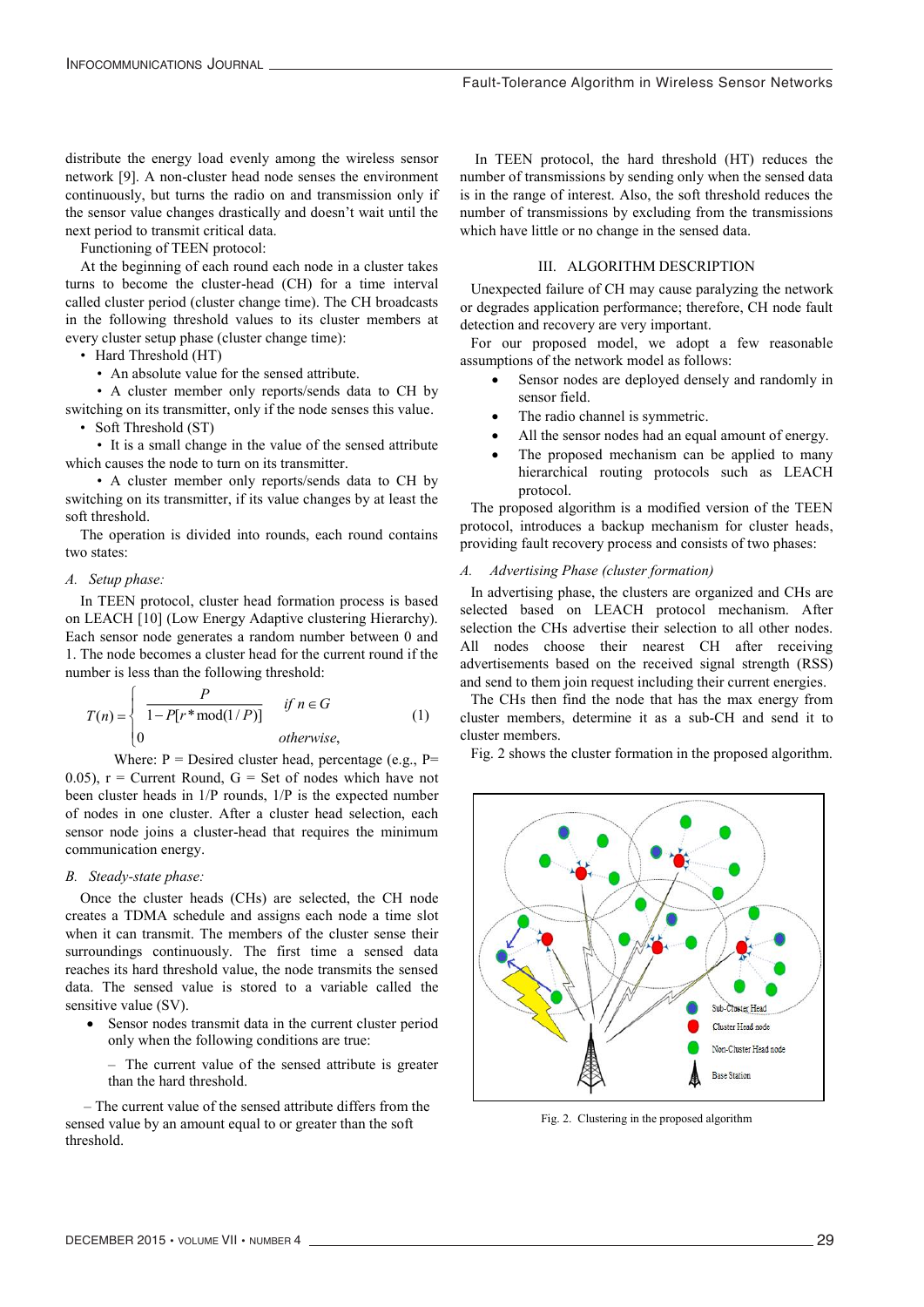The steps of advertising phase (cluster formation) procedure are described in Algorithm1.

*Algorithm 1 – Advertising Phase* 1: **do** { //repeat for R rounds

2: *if*  $(Einit(s) > 0 \& s in G)$  Then

3:  $r \leftarrow random(0, 1)$ ;

- 4: Compute  $T(s)$ ; //given by (1)
- 5: **if**  $(r \leq T(s))$  **Then**
- 6: *CH{s}=TRUE*; //node *s* be a *CH;*

7: **else**

8: *CH{s}=FALSE*; //node *s* not be a *CH*;

9: **end if**

10: **end if**

11: **if** (*CH{s} = TRUE*) **Then**

12: *BC* (*ADV*) includes  $\leftarrow$  broadcast an advertisement message;

13: *Join (IDi, Residual energy)*;  $\#$  non-cluster head node  $i$  join;

14: Select the node with max energy as sub *CH*;

15: Cluster(c); //form a cluster *c*;

#### 16: **end if**

| R:           | round                  |
|--------------|------------------------|
| $Einit(s)$ : | Initial energy         |
| $T(s)$ :     | Threshold value        |
| $Msg$ :      | Check message          |
| ADV:         | Advertisement message  |
| BC:          | <b>Broadcast</b>       |
| PCK          | Packets                |
| $IDi$ .      | Node Identification id |

### *B. Data Transmission Phase*

In data transmission phase the CH and sub CH exchange status message periodically and all normal nodes begin sensing and transmitting data to the cluster-head and sub cluster-head in their cluster. After receiving all the data, the cluster-head nodes aggregate it before sending it to the Base-Station (BS). Just like TEEN protocol the hard threshold (HT) reduces the number of transmissions by sending only when the sensed data is in the range of interest. Also, the soft threshold reduces the number of transmissions by excluding from the transmissions which have little or no change in the sensed data.

The steps of data transmission procedure are described in Algorithm 2.

| <b>Algorithm 2</b> – Data transmission                      |
|-------------------------------------------------------------|
| 1: If (node is $CH$ or sub) then                            |
| 2: Receive (IDi, DataPCK) //receive data from members;      |
| 3: Aggregate(IDi, DataPCK) //aggregate received data;       |
| 4: Trans To BS (IDi, DataPCK); //transmit received<br>data; |
| $5:$ else                                                   |
| 6: If (node has data values are in the range of interest)   |
| then                                                        |

7: Trans To CH and sub CH (IDi, DataPCK); //transmit sensed data to *CH* and sub *CH*;

8: **else**

9:  $SleepMode(i) = TRUE$ ; //node i at a sleep state;

10: **end if**

11: **end if**

12: // one Round is completed.

### IV. FAULT DETECTION & FAULT RECOVERY PROCESS

The proposed algorithm (FT-TEEN) detects and recovers the fault according to the following mechanism:

Step 1: Initialize CH & sub-CH in every cluster.

 **Step 2:** IF no response comes from CH to sub CH within a time interval.

#### **THEN**

 **Step 3:** Set CH as Faulty and sub-CH becomes CH in the cluster.

 **Step 4:** IF no response comes from sub-CH to CH within a time interval.

#### **THEN**

 **Step 5:** Set sub CH as Faulty and CH finds a new sub-CH from its cluster member.

|  |  | <b>Algorithm 3</b> – Fault Detection & Fault Response |
|--|--|-------------------------------------------------------|
|--|--|-------------------------------------------------------|

*Do*{ // For every cluster (c)

1:Exchange check Msg between CH and sub CH;

2:**if** no response comes from *CH*;

3: **Set** *CH* as Faulty, *CH ← sub CH*;

4:i**f** no response comes from *sub CH*;

5:Set *sub CH* as Faulty, *CH* find new sub *CH*

}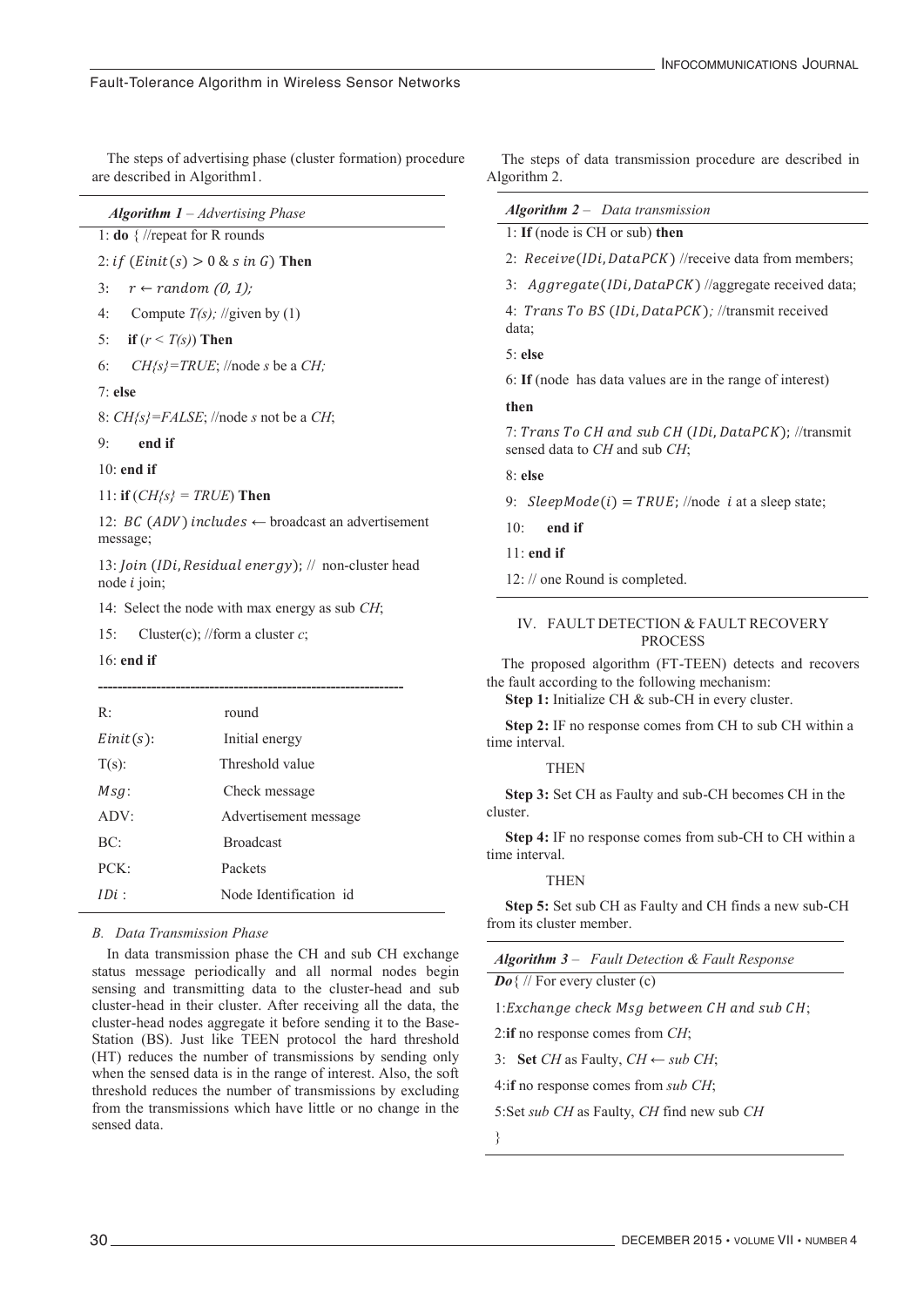The flow chart of the distributed cluster formation process is shown in fig. 5. While the flow chart of the steady state phase for the proposed algorithm shown in fig. 6.



Fig. 5**.** Flow chart of the distributed cluster formation for the proposed algorithm



Fig. 6**.** Flow chart of the steady state phase for the proposed algorithm

# V. SIMULATION/PERFORMANCE EVALUATION

In this section, for evaluating the performance of our proposed fault-tolerant algorithm through simulation results using MATLAB, we (compared) simulated FT-TEEN with TEEN protocol in terms of the number of data packets that are successful in reaching the base station from cluster heads and cluster heads from their members every round and the cumulative average for the amount of data transferred over the network lifetime to the CHs and BS respectively. We have carried out these simulations with the same scenario presented in TEEN in order to illustrate the performance of our contribution. Hence, we considered a network topology with 100 sensor nodes placed randomly in a 100m\*100m network region and a remote base station, which is located outside the area at  $(X=130, Y=50)$ , with the radio model communication parameters shown in Table I.

The other values in the Table I selected based on [12]; the simulations were performed until all the sensors in the network consumed their energy. The data packet size was 512 and the number of frames in every round is 10.

| <b>Parameter</b>                     | <i>Value</i>  |
|--------------------------------------|---------------|
| $E_{\rho loc}$                       | 50 nJ/bit     |
| $\varepsilon_{\text{amp}}$ friss-amp | $10$ pJ/bit   |
| $\varepsilon_{amp}$ two-ray-amp      | 0.0013 pJ/bit |
| <b>DCrossover</b>                    | 87 m          |
| $\boldsymbol{P}$                     | 5%            |
| Initial energy                       | $0.5$ Joule   |
| Packet size                          | 512 bits      |
| Soft Threshold(ST)                   | 2             |
| Hard Threshold(HT)                   | 100           |

TABLE I. SIMULATION PARAMETER

Fig. 7, 8 show the average of packets received at the CHs and the BS in TEEN and FT-TEEN per round when the fault probability in the CHs at 10 % and desired cluster head percentage is p=5%.



Fig.7. No. of data packets those are successful in reaching the CHs in TEEN & proposed protocol every round (Pf=10%)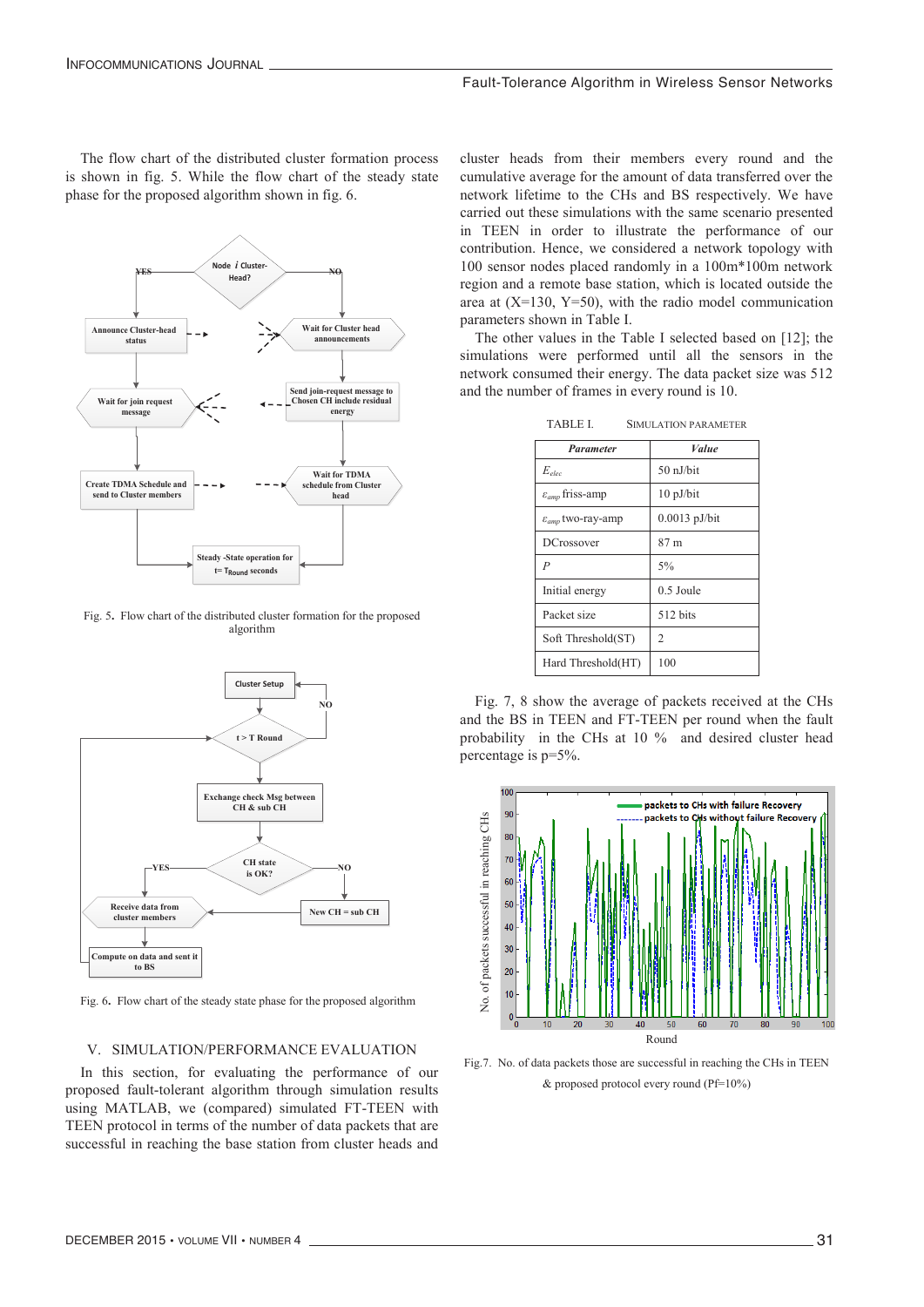

Fig. 8. No. of data packets those are successful in reaching the base station in TEEN & proposed protocol every round (Pf=10%)

In this scenario, to test the performance of the proposed protocol when the fault Probability is bigger, we set the fault probability in the CHs at 20 %, p=5%.



Fig. 9. No. of data packets those are successful in reaching CHs in TEEN & proposed protocol every round (Pf=20%)



Fig. 10. No. of data packets those are successful in reaching the base station in TEEN & proposed protocol every round (Pf=20%)

It is clear from the simulation results shown in Fig. 7, 8, 9, 10 that, the average packets received at the CHs and the sink in TEEN protocol is less compared to the new mechanism (with failure recovery). The result show also, whenever the fault probability is bigger, the feasibility and efficiency of the proposed protocol is better. Here it should be noted that the fluctuations in the number of receiving packets caused by the fluctuation in the number of elected CHs in TEEN protocol every round.

The cumulative average of the amount of data transferred over the network lifetime to the CHs and BS with failure detection (FT-TEEN) and without failure detection (normal TEEN) at different fault probability is shown in the cumulative graphs 11, 12. Where the loss of transferring data, increasing when the fault probability increasing for TEEN, while the amount of data transferred by the proposed algorithm is constant and much more than TEEN, because the proposed algorithm detecting and recovering any fault in the CHs.



Fig. 11. Transferred data over the network lifetime to BS



Fig. 12**.** Transferred data over the network lifetime to CHs

These results are shown in numbers in Table II besides, the improvement ratio of the amount of data transferred over the network lifetime to the CHs and BS with failure detection (FT-TEEN) and without failure detection (normal TEEN).